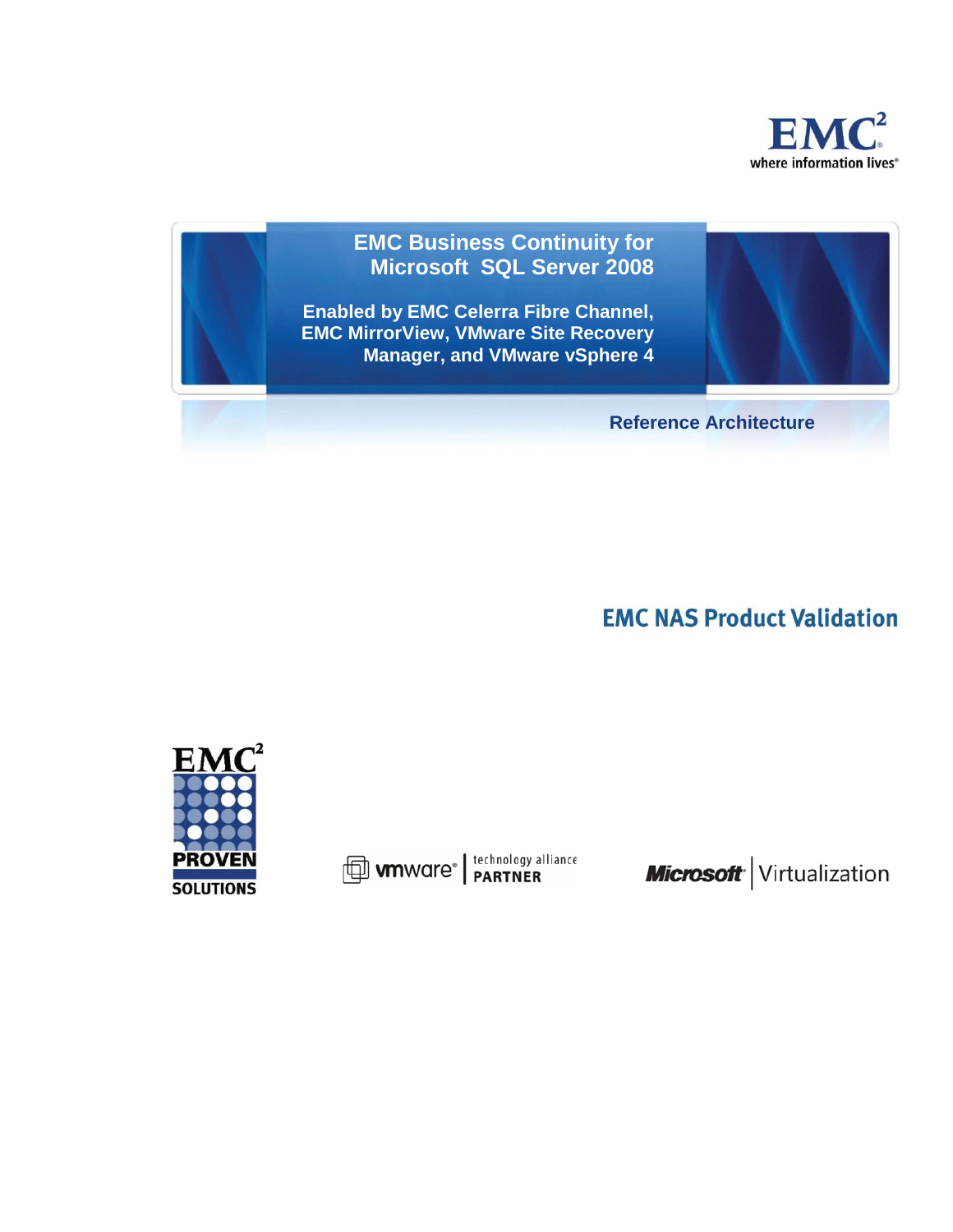Copyright © 2009, 2010 EMC Corporation. All rights reserved.

Published February, 2010

EMC believes the information in this publication is accurate as of its publication date. The information is subject to change without notice.

Benchmark results are highly dependent upon workload, specific application requirements, and system design and implementation. Relative system performance will vary as a result of these and other factors. Therefore, this workload should not be used as a substitute for a specific customer application benchmark when critical capacity planning and/or product evaluation decisions are contemplated.

All performance data contained in this report was obtained in a rigorously controlled environment. Results obtained in other operating environments may vary significantly.

EMC Corporation does not warrant or represent that a user can or will achieve similar performance expressed in transactions per minute.

No warranty of system performance or price/performance is expressed or implied in this document. Use, copying, and distribution of any EMC software described in this publication requires an applicable software license.

For the most up-to-date listing of EMC product names, see EMC Corporation Trademarks on EMC.com.

All other trademarks used herein are the property of their respective owners.

Part number: h6791.1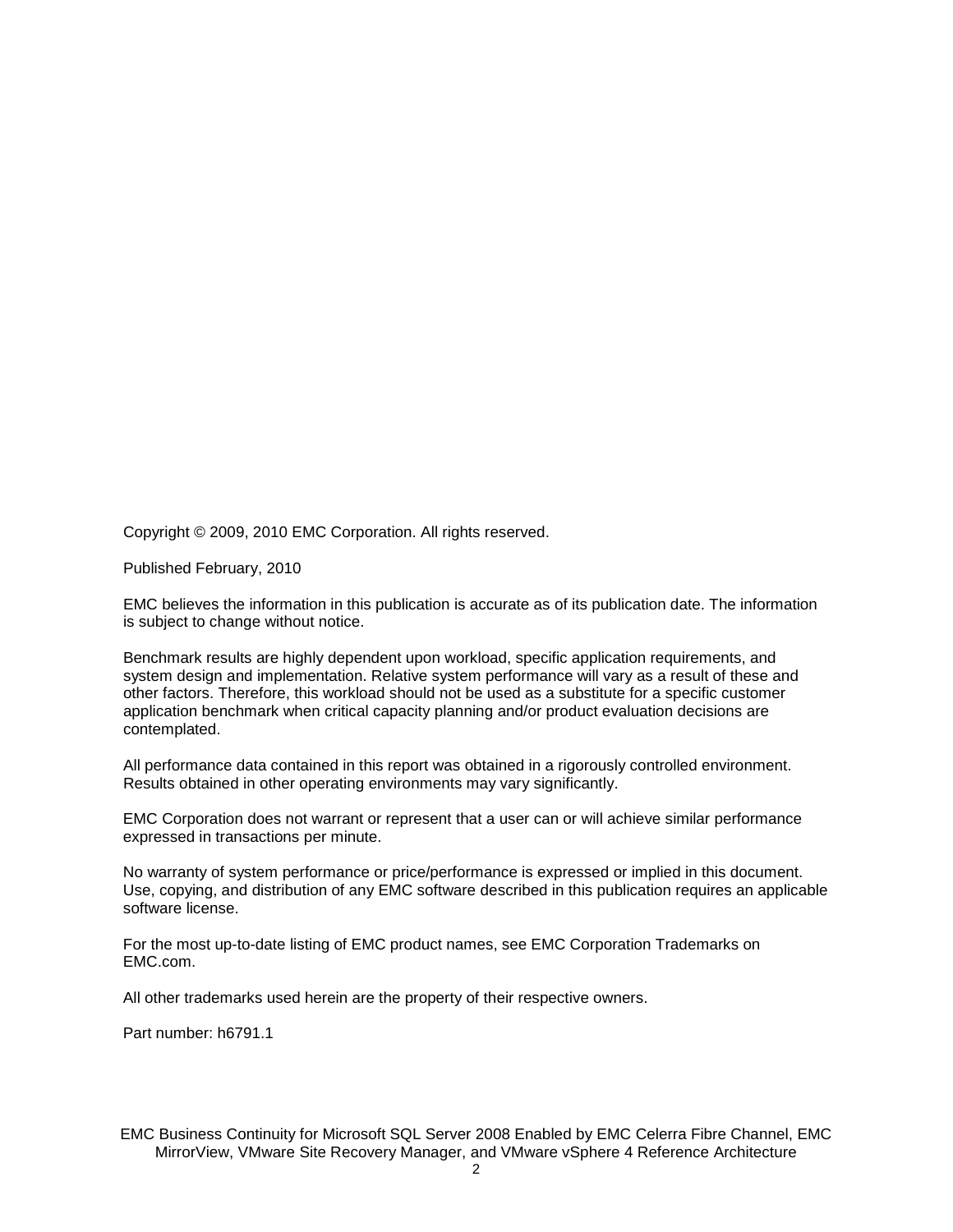### **Table of Contents**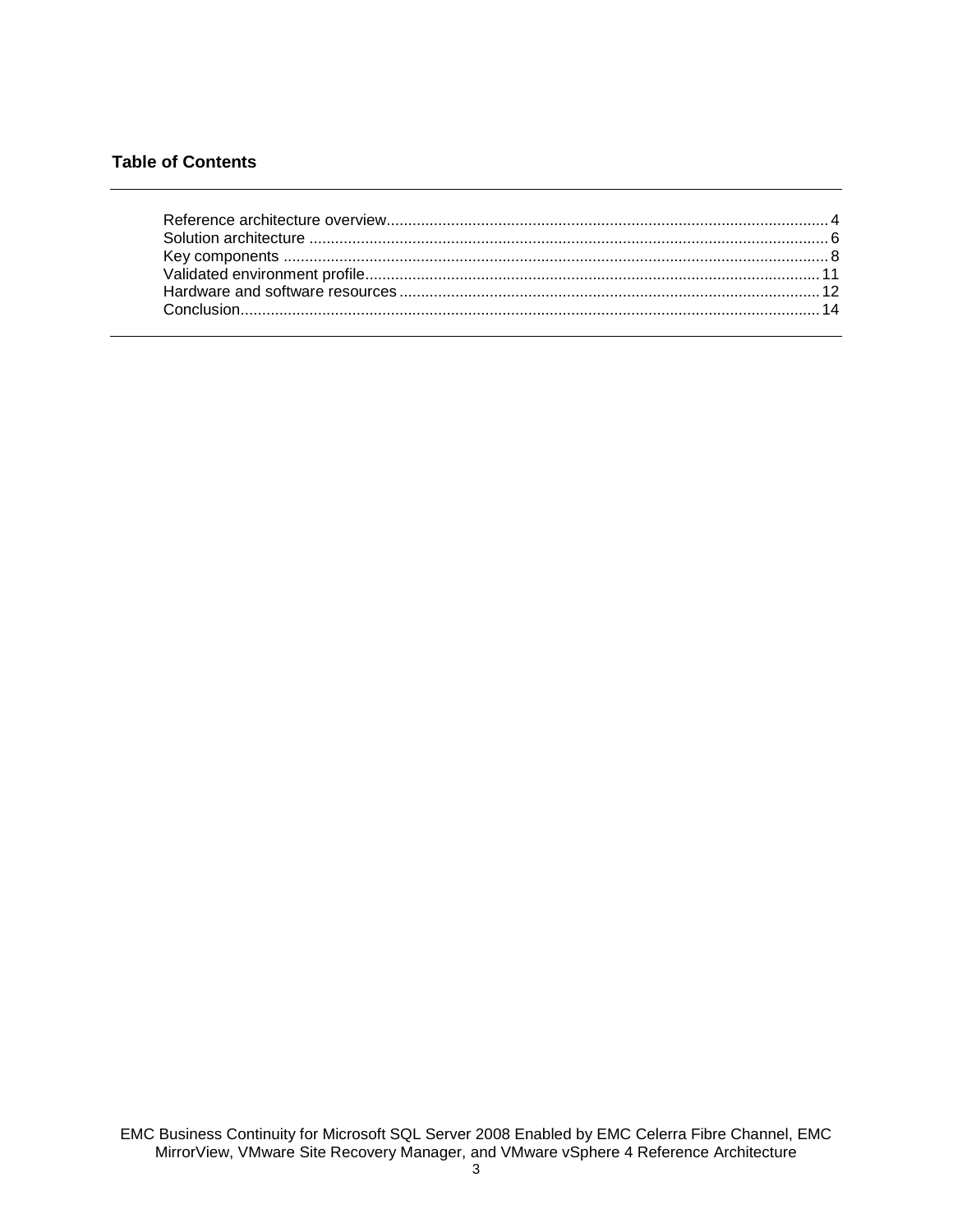## <span id="page-3-0"></span>**Reference architecture overview**

| <b>Document</b><br>purpose | EMC's commitment to consistently maintain and improve quality is led by the Total<br>Customer Experience (TCE) program, which is driven by Six Sigma methodologies.<br>As a result, EMC has built Customer Integration Labs in its Global Solutions Centers<br>to reflect real-world deployments in which TCE use cases are developed and<br>executed. These use cases provide EMC with an insight into the challenges currently<br>facing its customers.<br>This document describes the reference architecture of an EMC Business Continuity<br>for Microsoft SQL Server 2008 enabled by EMC® Celerra® Fibre Channel, EMC<br>MirrorView™, VMware vSphere 4, and VMware Site Recovery Manager solution. |
|----------------------------|---------------------------------------------------------------------------------------------------------------------------------------------------------------------------------------------------------------------------------------------------------------------------------------------------------------------------------------------------------------------------------------------------------------------------------------------------------------------------------------------------------------------------------------------------------------------------------------------------------------------------------------------------------------------------------------------------------|
| <b>Solution</b><br>purpose | The purpose of this reference architecture is to build and demonstrate the function,<br>performance, and scalability of a well-performing EMC Business Continuity solution<br>for Microsoft SQL Server 2008.<br>This reference architecture validates all aspects of the solution and provides                                                                                                                                                                                                                                                                                                                                                                                                          |
|                            | guidelines for building similar solutions.<br>EMC Business Continuity for Microsoft Server 2008 Enabled by EMC Celerra EMC<br>Celerra Fibre Channel, EMC MirrorView, VMware Site Recovery Manager, and<br>VMware vSphere $4$ – Proven Solution Guide available on Powerlink <sup>®</sup> provides<br>comprehensive information about this solution. This is a confidential document<br>available to EMC employees and partners on Powerlink.                                                                                                                                                                                                                                                            |
| The business<br>challenge  | Databases are an integral part of virtually every enterprise business. From CRM and<br>human resource systems to payroll, business intelligence, web content and more,<br>designing and building a database infrastructure to support these functions and<br>protect the data it contains is a major challenge.                                                                                                                                                                                                                                                                                                                                                                                         |
|                            | These systems are always on and being accessed by users, at the same time,<br>holding more and more data. In most cases, it is not acceptable to take the database<br>offline for nightly backups. In the event a restore is required, it must be restored<br>quickly and with minimum impact to users.                                                                                                                                                                                                                                                                                                                                                                                                 |
|                            | In addition, to continue operations in the event of disasters, the data must be<br>replicated to an offsite location that can be brought online quickly, with minimum<br>(sometimes zero) data loss. Together, these challenges demand a solution that<br>offers effective and affordable protection of this critical business function.                                                                                                                                                                                                                                                                                                                                                                |
| The technology<br>solution | It is important to work with an experienced provider of backup and replication<br>solutions – one with a strong record and ability to deliver. EMC provides a range of<br>solutions for companies of all sizes. With EMC Information Lifecycle Management<br>(ILM), the level of protection can be increased as requirements change and<br>businesses grow.                                                                                                                                                                                                                                                                                                                                             |
|                            | EMC has designed solutions for protecting Microsoft SQL Server 2008 database<br>environments using EMC and VMware software and EMC Celerra unified storage<br>platforms.                                                                                                                                                                                                                                                                                                                                                                                                                                                                                                                                |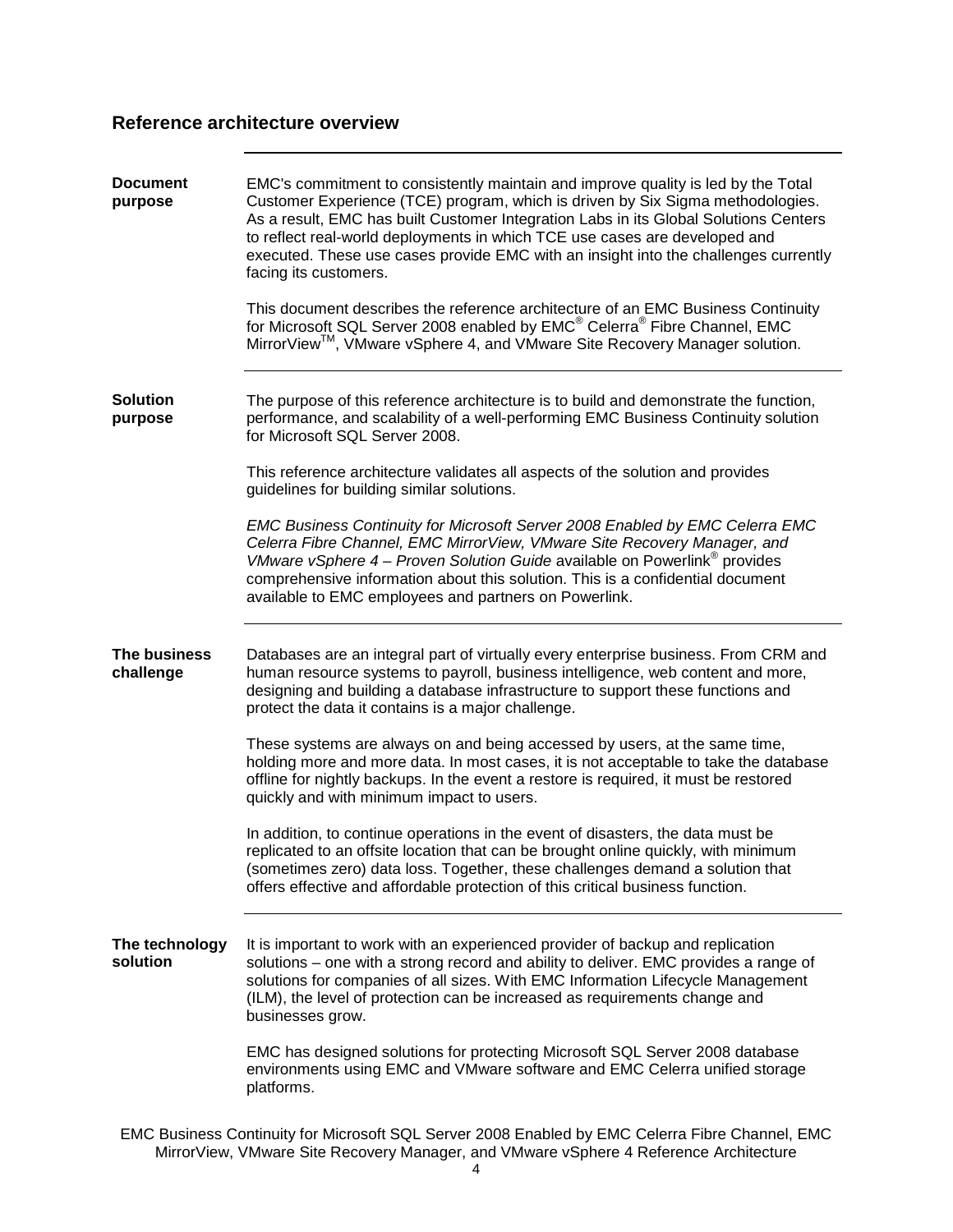This solution demonstrates how the EMC Celerra unified storage platform in conjunction with VMware vSphere 4 can be used to design a robust Microsoft SQL Server 2008 environment. In this solution, a NetWorker® server and the NetWorker Module for Microsoft Applications (NMM) create disk-based backups of the SQL Server database on a Celerra CIFS share.

EMC MirrorView in conjunction with VMware Site Recovery Manager (SRM) is used to provide disaster recovery with minimum data loss and quick recovery time for the SQL Server virtual machine.

**The solution benefits Reduces the number of physical servers:** Using VMware to virtualize servers helps in reducing the number of physical servers required in an environment, while improving the manageability and flexibility of the SQL Server environments. The tested architecture requires four servers.

- Primary SQL server
- Testing and Development SQL server
- Replication Manager server
- NetWorker server

By leveraging virtualization in the environment all of these roles were achieved using only two physical servers.

**Protects SQL databases against data loss:** EMC MirrorView provides end-to-end data protection by replicating the contents of the primary volume to secondary volume(s) that reside on a remote storage array. The secondary volumes can be used for a wide range of functions. These include:

- Run reports with no impact to the production system.
- Back up data with no additional impact to the production system.
- Recover from disasters using secondary volumes.

Depending on customer requirements the secondary volumes can be configured for scheduled updates, or to remain synchronized at all times, which eliminates data loss in the event of a disaster.

**Accelerates and simplifies the recovery process:** VMware Site Recovery Manager enables the design of an effective and automated disaster recovery solution. It accelerates the recovery of the SQL environment by fully automating the process. It simplifies the recovery by eliminating the complex manual steps and centralizing the management of recovery plans.

**Quickly test changes using production data:** EMC SnapView™ used with EMC Replication Manager allows database administrators to quickly create point-in-time views of the database. These can be modified for testing without impacting the actual production data, which is still online. These point-in-time views, or snapshots, can usually be created and ready for use on a separate system within a few minutes.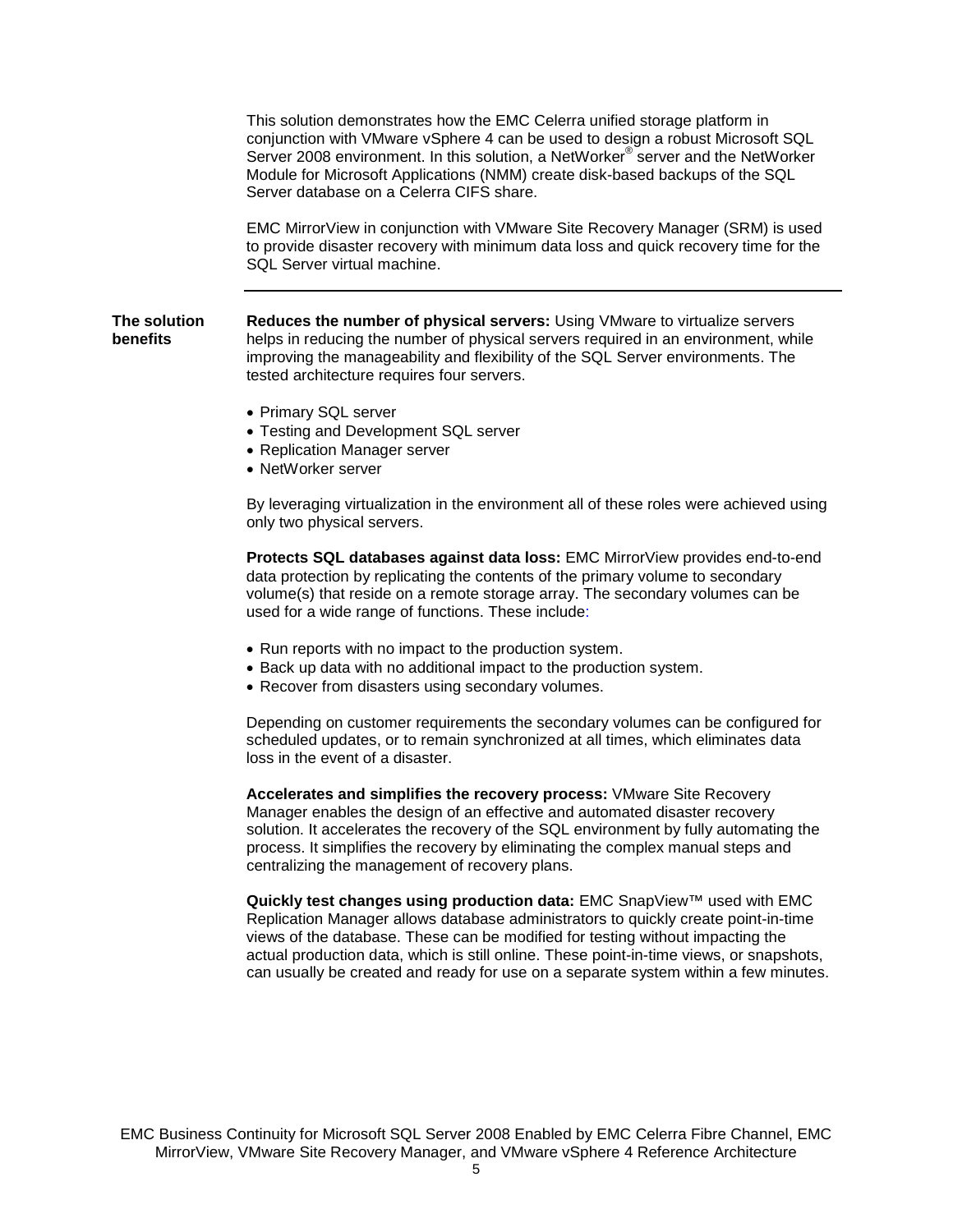# <span id="page-5-0"></span>**Solution architecture**



The following illustration shows the overall physical architecture of the solution.

#### **diagram**

**Reference architecture overview** The validated solution is built with a virtualized SQL Server 2008 environment on EMC Celerra unified storage platforms. The key components of the reference architecture are:

- Microsoft SQL Server 2008
- EMC Celerra unified storage platforms
- VMware vSphere4
- EMC NetWorker server
- EMC Celerra deduplication
- EMC MirrorView
- VMware vCenter Site Recovery Manager (SRM)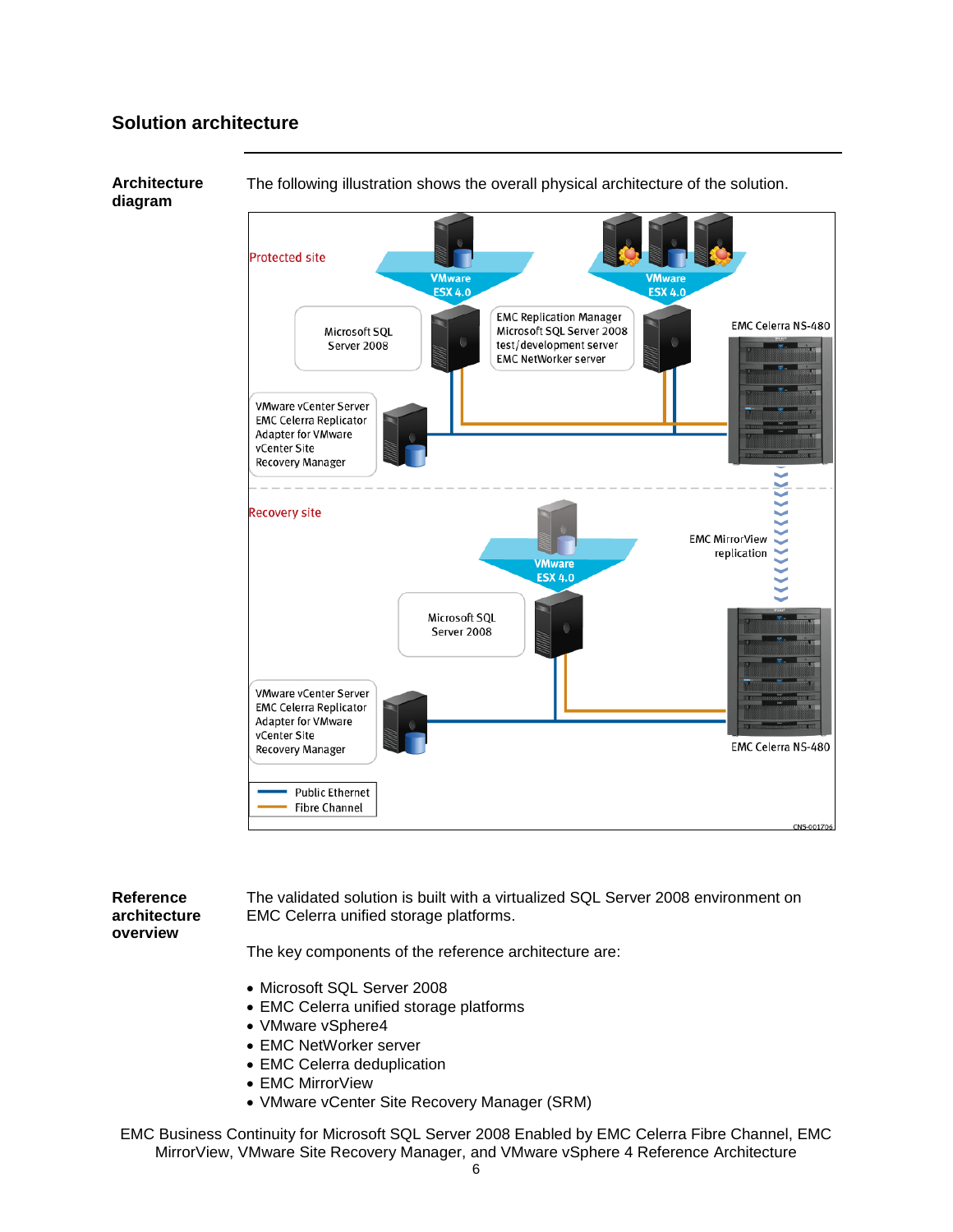• EMC Replication Manager

Microsoft SQL Server 2008 is installed on a VMware ESX 4.0 virtual machine. The EMC Replication Manager server, Testing and Development SQL server, and EMC NetWorker server are created on another VMware ESX 4.0 server.

An EMC Celerra unified storage platform is used to store the production database, log files, and database backups. A second Celerra unified storage platform is used as a replication target for the production.

EMC MirrorView in conjunction with VMware SRM is used to provide the disaster recovery of a SQL Server environment.

The following are the different connectivity methods used in the solution:

- The SQL database drives are accessed by the SQL servers using the FC protocol.
- The backup target is a CIFS share accessed through a CIFS share.

**Storage layout** The following illustration shows how the storage is provisioned in one possible configuration of the validated solution.



#### **Storage layout overview** The validated solution uses storage through the Fibre Channel (FC) and Common Internet File System (CIFS) protocols. The FC protocol is used to provide storage for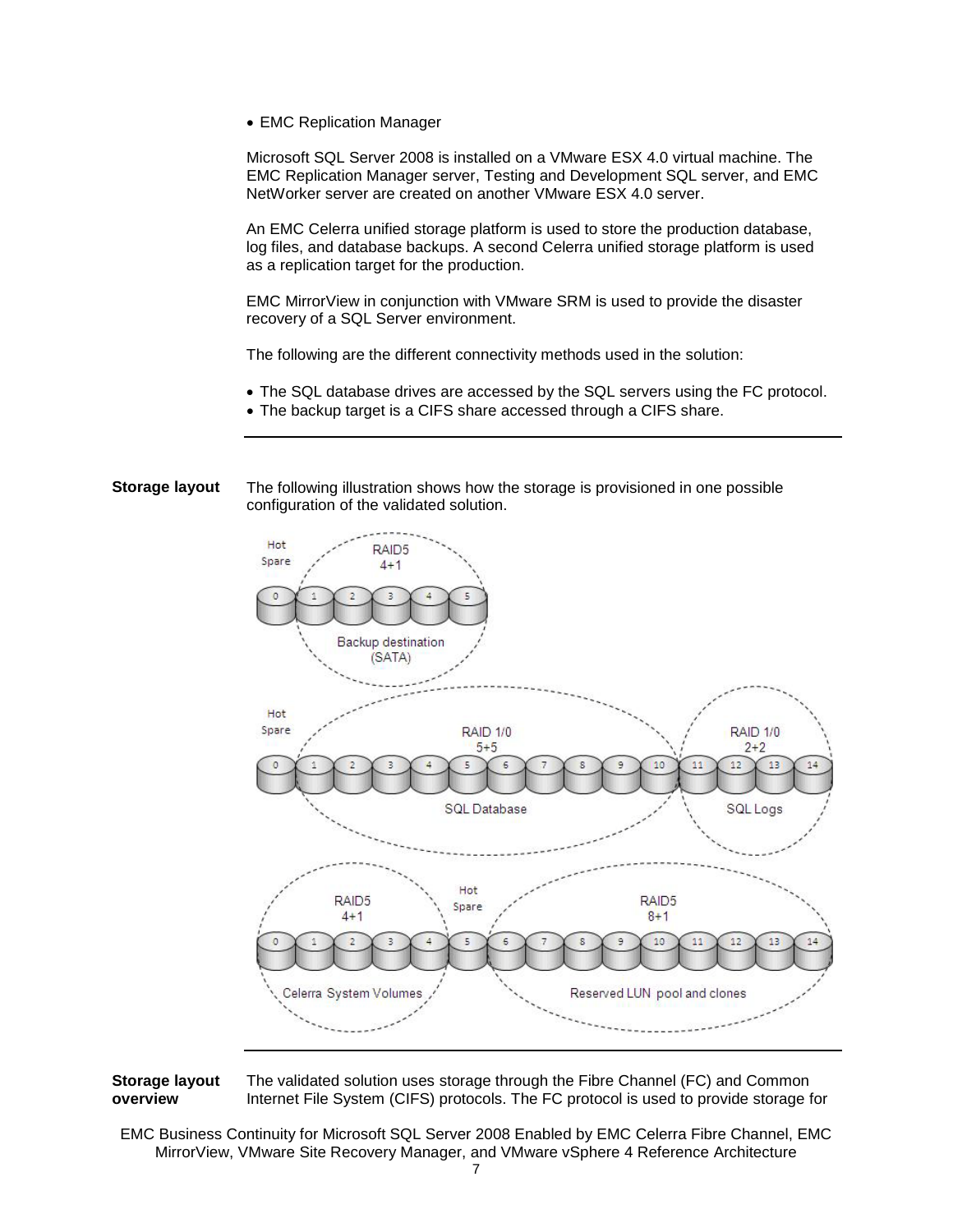SQL database and log files. The CIFS protocol provides access to the area used for database backups.

To satisfy the performance requirements and to enable the use of several arraybased functions, the validated solution specifies that the primary database should reside on FC storage. The validated solution uses 14 spindles to host database and transaction logs. For high performance, the protection level used is RAID 1/0. The CIFS area in Celerra provides the space to accommodate full, differential, and transactional log backups as required. Five low-cost, low-power SATA drives with a RAID 5 protection level are used for the CIFS area.

A RAID 5 (8+1) group accommodates the space for the clones, the snapshots, and the reserved LUN pool.

**Network layout** The following illustration shows the ports on the EMC Celerra NS-480.



**Network layout overview** The EMC Celerra NS-480 storage array contains at least two Data Movers, which can operate independently. Each Data Mover has a minimum of four Ethernet ports. Port cge0 is used for the CIFS traffic and the other ports are left open for future requirements.

> The EMC Celerra NS-480 comes with an integrated CLARiiON<sup>®</sup> CX4 storage array, which has two storage processors (SPs). Each of these SPs contains a minimum of four 4 Gb/s Fibre Channel front-end ports, which can be expanded by adding extra I/O modules. These front-end ports can be connected to a SAN switch or directly connected to a host bus adapter (HBA) on the host. The validated solution uses a SAN switch for FC connectivity among the storage array and servers. Port0 and port1 on each SP are used to connect to the Celerra Data Movers. Port2 and port3 are used for host/server connectivity and port7 on each SP is used for MirrorView replication.

#### <span id="page-7-0"></span>**Key components**

**Introduction** This section briefly describes the key components of this solution.

[Hardware and software resources](#page-10-1) provides details on all the components that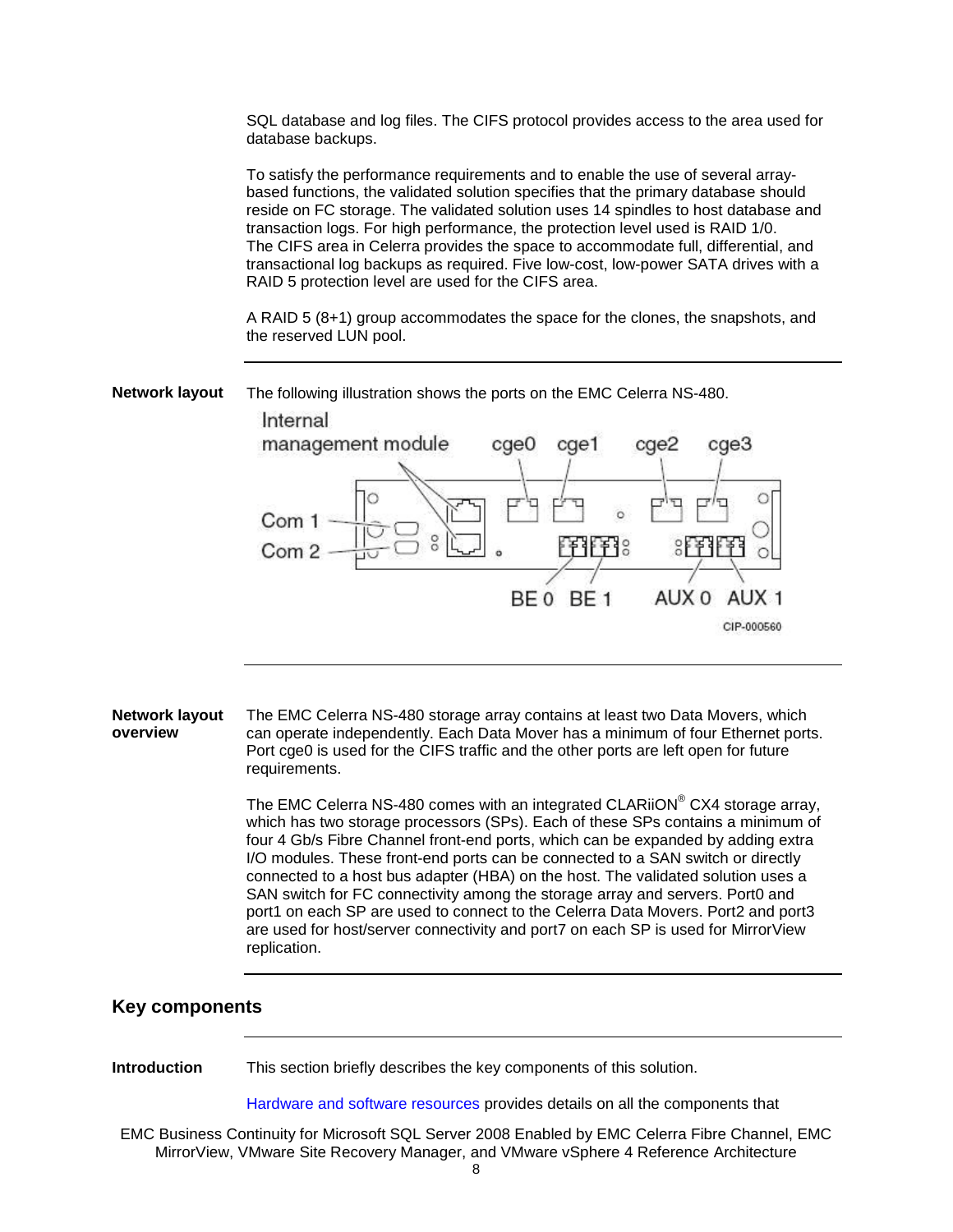constitute the reference architecture.

**EMC Celerra unified storage platforms** EMC Celerra unified storage platforms are dedicated network servers that are optimized for file and block access, delivering high-end features in a scalable, easyto-use package. For the ultimate in scalability, the Celerra unified storage platforms leverage both the innovative EMC CLARiiON Fibre Channel RAID storage, delivering best-in-class availability and data protection, and industry-leading EMC Celerra availability, performance, and ease of management.

> Celerra unified storage platforms deliver a single-box block and file solution offering a centralized point of management for distributed environments. This makes it possible to dynamically grow, share, and cost-effectively manage multi-protocol file systems and also provide multi-protocol block access. Administrators can take advantage of simultaneous support for NFS and CIFS protocols by enabling Windows and Linux/UNIX clients to share files by using the Celerra system's sophisticated file-locking mechanisms and by leveraging iSCSI or Fibre Channel for high-bandwidth or latency-sensitive applications.

While the FC network can be used for the SQL database and logs, the IP infrastructure is used for backup data storage, providing a one-stop solution for all SQL storage needs.

Celerra unified storage platforms provide native CLARiiON value-added functionality such as MirrorView/S, MirrorView/A, SnapView snapshots and clones. MirrorView can be used for replicating and protecting the SQL production databases and SnapView can be used for taking a point-in-time view and full copy of the production databases.

#### **VMware vSphere 4** The new VMware vSphere 4 provides significant performance enhancements that make it easier for organizations to virtualize their most demanding and intense workloads.

vSphere 4 includes an ESX 4.0 hypervisor and the vCenter management interface. VMware ESX 4.0 can transform or virtualize the hardware resources of an x64 based computer, including the CPU, RAM, hard disk and network controller, to create a fully functional virtual machine that can run its own operating system and applications just like a physical computer.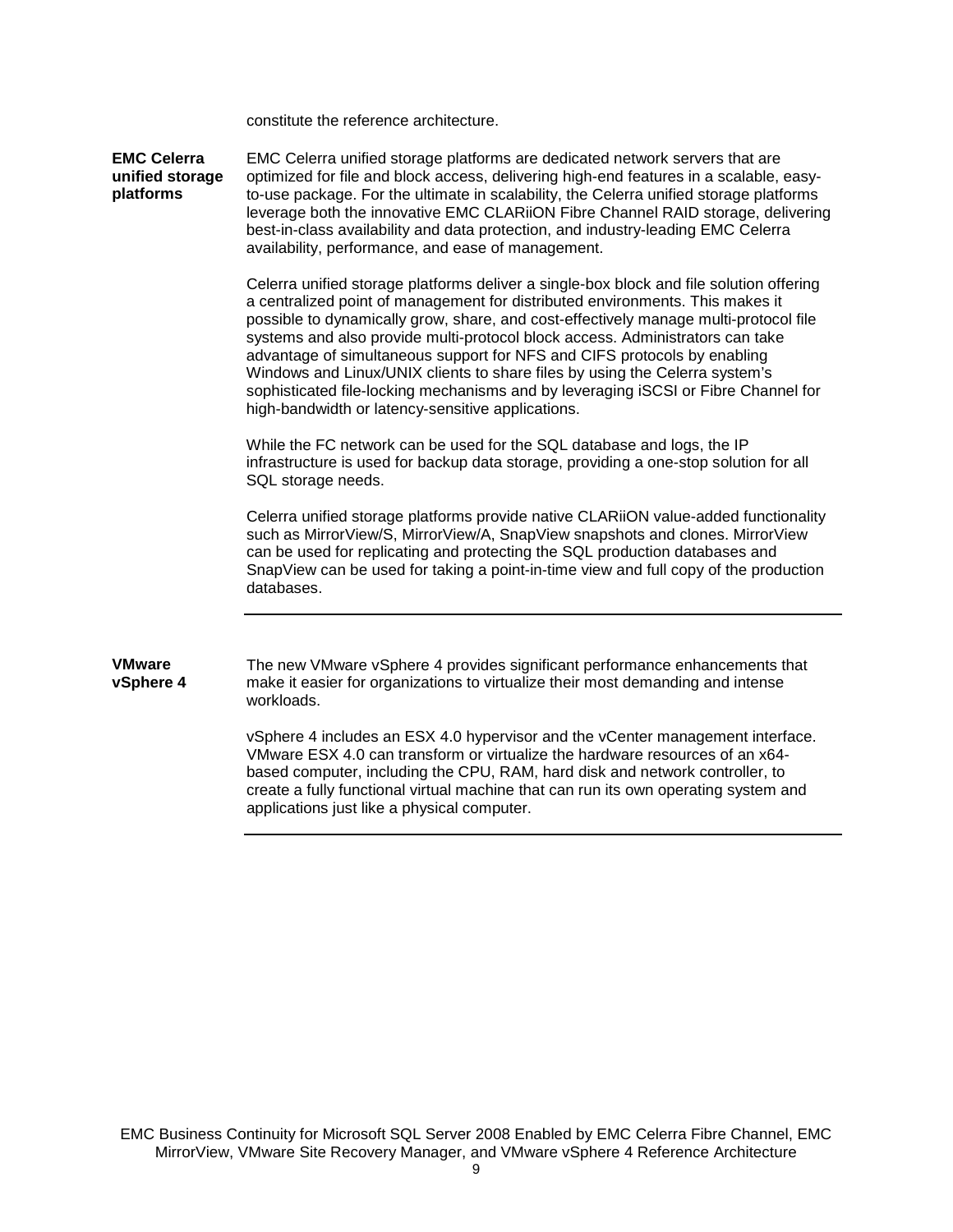| <b>EMC NetWorker</b> | EMC NetWorker provides the ability to protect an enterprise against data loss. As the |  |  |
|----------------------|---------------------------------------------------------------------------------------|--|--|
|                      | enterprise grows, so does the complexity and importance of protecting data.           |  |  |
|                      | NetWorker provides the power and flexibility to meet these challenges.                |  |  |

NetWorker is a cross-platform, client-server application that provides the ability to remotely manage all NetWorker clients and servers from a web-enabled, graphical interface. The NetWorker server backs up client data regularly by using scheduled backups. Scheduled backups are preferred over the manual backups because they occur automatically, and data can be recovered more easily. Scheduled backups can also be started at any time.

#### **EMC Celerra deduplication** Celerra deduplication is designed to improve storage efficiency by reducing storage needs intelligently. Celerra deduplication combines file-level single instancing and file-level compression into one feature. This feature reduces the cost of storing the data on a NAS file system by automatically targeting files that are the best candidates for compression and single instancing in terms of level of frequency of file access and file size. It filters files that are too small, too big, and accessed too often from being processed.

**EMC MirrorView** EMC CLARiiON MirrorView is a storage-based disaster recovery (DR) product that provides end-to-end data protection by replicating the contents of the primary volume to a secondary volume that resides on a different CLARiiON storage system. MirrorView offers the following two complementary, but separately licensed-storage system-based mirroring products:

- MirrorView/Synchronous (MirrorView/S)
- MirrorView/Asynchronous (MirrorView/A)

MirrorView/S is a synchronous product that mirrors data in real time between local and remote storage systems. In this model, each server write on the primary side is written concurrently to the secondary site. The primary benefit of this model is that its recovery point objective (RPO) is zero because the transfer of each I/O to the secondary side occurs before an acknowledgement is sent to the server.

MirrorView/A is an asynchronous product that offers extended-distance replication based on a periodic incremental-update model. It periodically updates the remote copy of the data with the changes that occurred on the primary copy since the last update.

Features such as consistency groups allow applications that are write-order dependent across volumes to manage several volumes as one volume. Data replication is supported over storage area networks (SANs) and IP extended SAN environments.

EMC Business Continuity for Microsoft SQL Server 2008 Enabled by EMC Celerra Fibre Channel, EMC MirrorView, VMware Site Recovery Manager, and VMware vSphere 4 Reference Architecture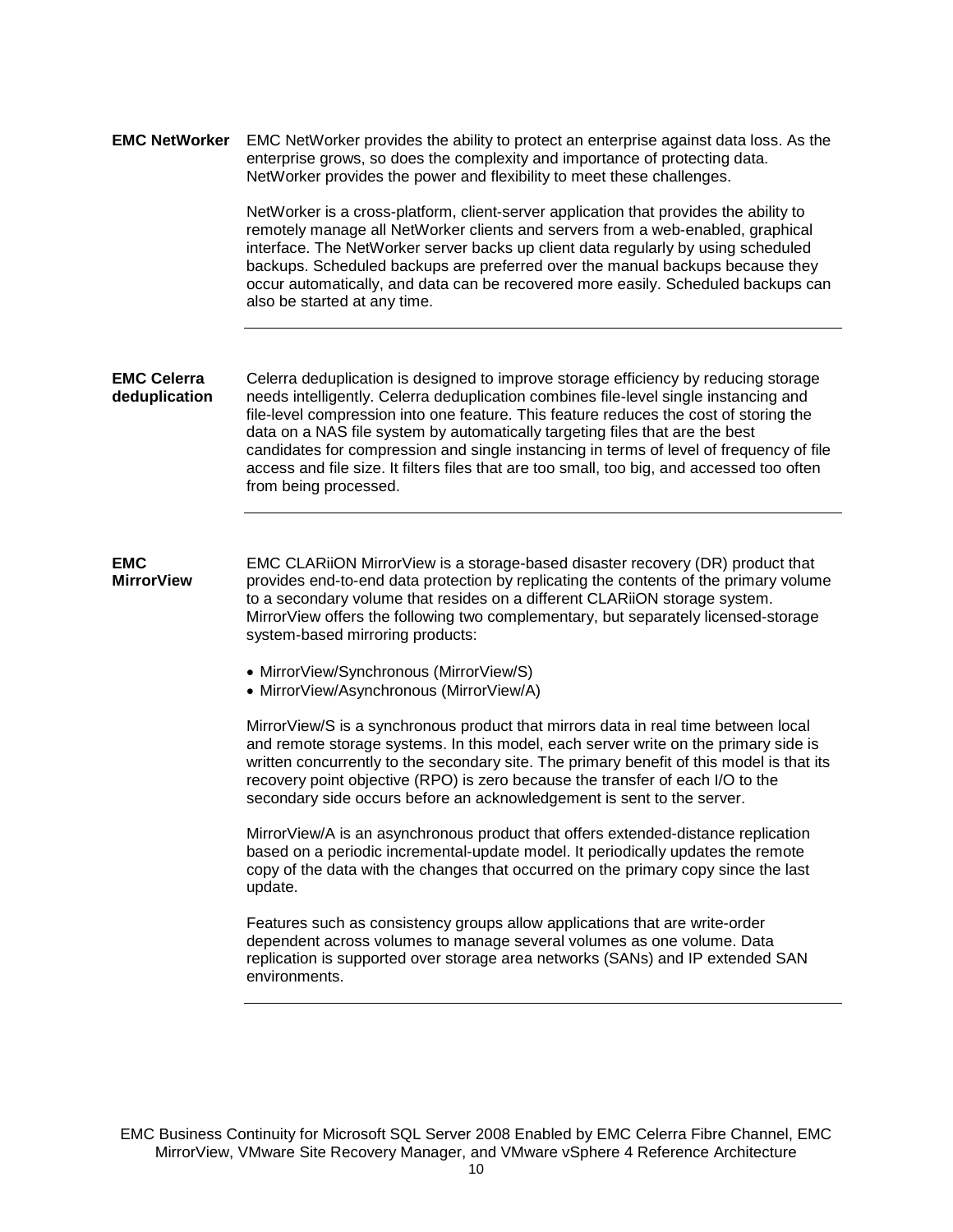| <b>VMware</b><br><b>vCenter Site</b><br><b>Recovery</b><br>Manager (SRM) | VMware vCenter Site Recovery Manager is a framework that integrates with various<br>EMC replication software products such as MirrorView for CLARiiON to automate the<br>failover process of virtual machines. SRM Recovery Plans leverage the array-based<br>snapshot features to test the failover process to ensure that the secondary image is<br>consistent and usable. SRM relies on two independent VMware vCenter servers at<br>both the protected (primary) site and at recovery (secondary) site to facilitate the<br>failover process between the two sites. Array-based Storage Replication Adapters<br>(SRAs) are also installed at both sites to communicate to the storage systems<br>independently. SRA is a software provided by storage vendors that ensures the<br>integration of storage devices and replication with VMware SRM. |
|--------------------------------------------------------------------------|-------------------------------------------------------------------------------------------------------------------------------------------------------------------------------------------------------------------------------------------------------------------------------------------------------------------------------------------------------------------------------------------------------------------------------------------------------------------------------------------------------------------------------------------------------------------------------------------------------------------------------------------------------------------------------------------------------------------------------------------------------------------------------------------------------------------------------------------------------|
| <b>EMC</b>                                                               | EMC Replication Manager is a replica automation software that creates point-in-time                                                                                                                                                                                                                                                                                                                                                                                                                                                                                                                                                                                                                                                                                                                                                                   |
| <b>Replication</b>                                                       | replicas of databases and file systems residing on CLARiiON, Symmetrix <sup>®</sup> , or EMC                                                                                                                                                                                                                                                                                                                                                                                                                                                                                                                                                                                                                                                                                                                                                          |

**Manager**

Celerra unified storage platforms. Replicas can be used for repurposing, backup and recovery, or part of a disaster recovery plan. RM provides a single interface to manage the local and remote replicas across supported storage systems. Replication Manager supports SnapView snapshots and clone replicas of MirrorView/S or MirrorView/A primary images.

### <span id="page-10-0"></span>**Validated environment profile**

**Profile characteristics** The solution was validated with the following environment profile.

<span id="page-10-1"></span>

| <b>Profile characteristic</b>                                             | Value                               |
|---------------------------------------------------------------------------|-------------------------------------|
| SQL 2008 database size                                                    | 200 GB                              |
| Instances and databases                                                   | Single instance and single database |
| Number of database files                                                  | Four files each on a different LUN  |
| Workload                                                                  | OLTP                                |
| Storage for SQL database                                                  | FC storage                          |
| Storage for SQL backups                                                   | CIFS share                          |
| Production SQL 2008 databases RAID type,<br>physical drive size and speed | RAID 1/0, 300 GB, 15k rpm FC disks  |
| Backup area RAID type, physical drive size and<br>speed                   | RAID 5, 1 TB, 7.2k rpm SATA disks   |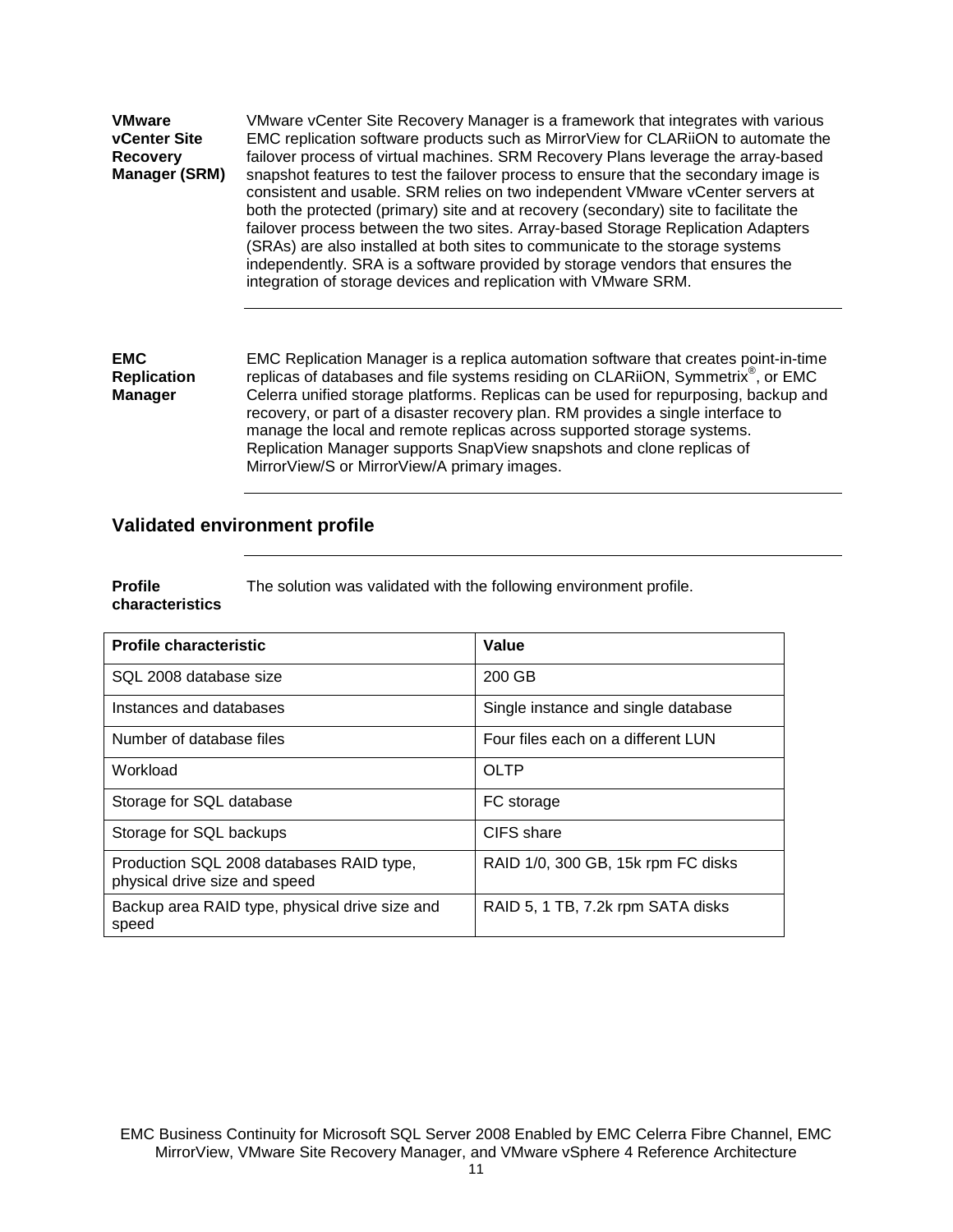# <span id="page-11-0"></span>**Hardware and software resources**

| <b>Hardware</b><br>The following table lists the hardware used to validate the solution. |  |
|------------------------------------------------------------------------------------------|--|
|------------------------------------------------------------------------------------------|--|

| <b>Equipment</b>                                | Quantity       | Configuration                                                                                                                                                | <b>Purpose</b>                                                                                                                                                                           |
|-------------------------------------------------|----------------|--------------------------------------------------------------------------------------------------------------------------------------------------------------|------------------------------------------------------------------------------------------------------------------------------------------------------------------------------------------|
| Storage                                         | $\overline{2}$ | <b>EMC Celerra NS-480</b><br><b>CLARIION CX4-480</b><br>Two Data Movers<br>30k to 15k rpm FC drives (300<br>GB)<br>6k to 7.2k rpm SATA drives<br>$(1000$ GB) | One at the primary site and<br>another at the secondary<br>site.                                                                                                                         |
| <b>Enterprise Class Fibre</b><br>Channel switch | $\overline{2}$ | 4 GB Fibre Channel switch                                                                                                                                    | One at the primary site and<br>another at the secondary<br>site.                                                                                                                         |
| Enterprise network<br>switch                    | $\overline{2}$ | Gigabit Ethernet switch                                                                                                                                      | One at the primary site and<br>another at the secondary<br>site.                                                                                                                         |
| HP Proliant DL585 D5<br>Server                  | $\overline{2}$ | 4 Quad-Core 2.31 Ghz AMD<br>Opteron processors,<br>72 GB RAM, four 1 Gigabit<br>Ethernet adapters, two FC<br><b>HBAs</b>                                     | ESX 4.0 server, which hosts<br>the SQL Server VM with four<br>vCPUs and 16 GB RAM.<br>(One at the primary site and<br>another at the secondary<br>site.)                                 |
| <b>Dell PE 2950</b>                             | $\overline{2}$ | 2 Quad-Core 3 Ghz Intel Xeon<br>processors, 16 GB RAM, 4<br><b>NICs</b>                                                                                      | <b>VMware vCenter Server</b><br>installed with VMware Site<br>Recovery Manager and<br>Storage Replication Adapter.<br>(One at the primary site and<br>another at the secondary<br>site.) |
| HP Proliant DL385 D5<br>Server                  | $\overline{2}$ | 2 Quad-Core 3 Ghz Intel Xeon<br>processors, 20 GB RAM                                                                                                        | ESX 4.0 servers, which host<br>utility, test/dev and<br>application server VMs (Load<br>generation, SQL Server 2008<br>test/dev machine, Replication<br>Manager, NetWorker server)       |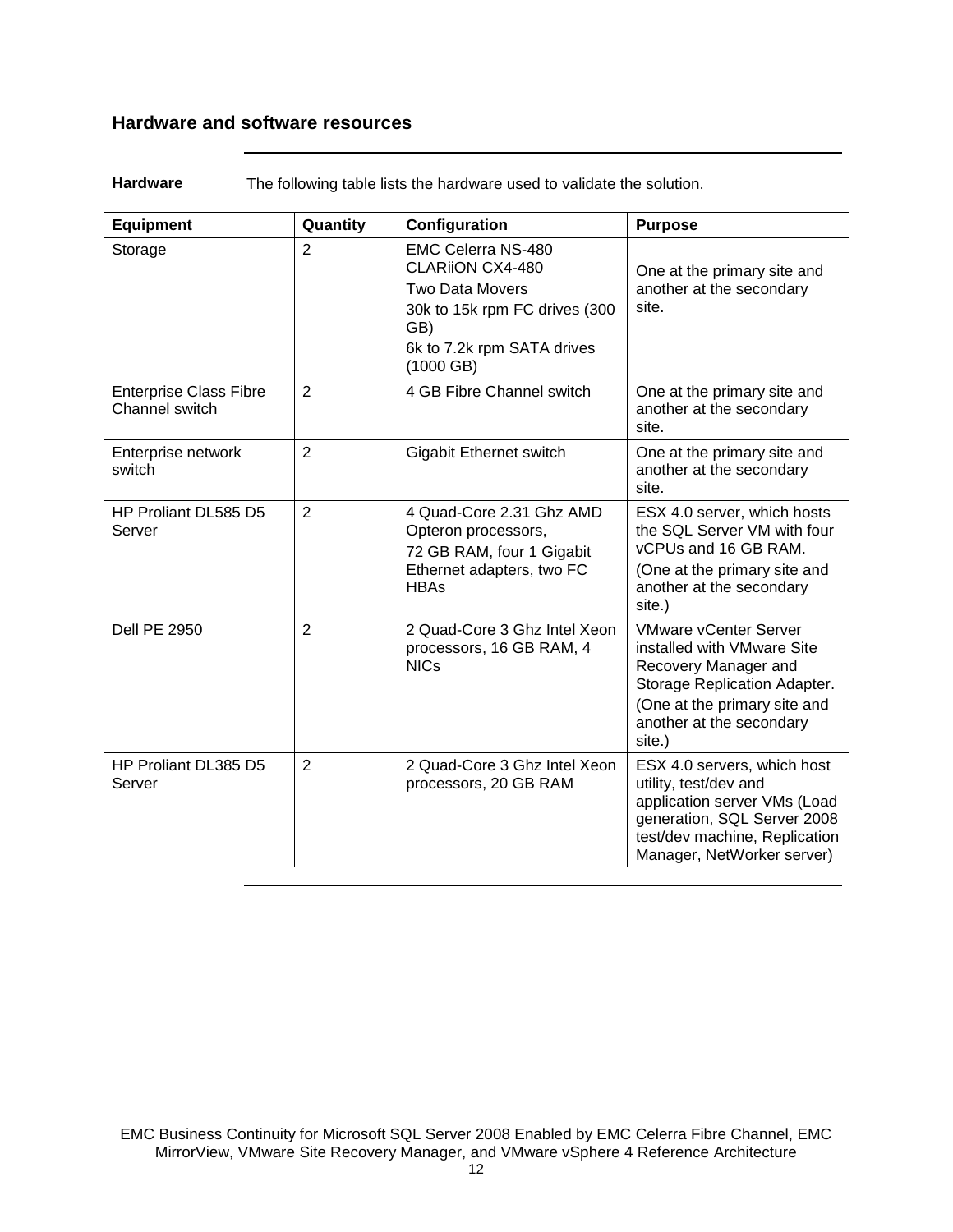**Software** The following table lists the software used to validate the solution.

| <b>Software</b>                                        | <b>Version</b>                                                                        |
|--------------------------------------------------------|---------------------------------------------------------------------------------------|
| <b>VMware vSphere</b>                                  | 4.0                                                                                   |
| Microsoft Windows Server                               | Windows 2008 x64 Enterprise Edition SP2<br>Windows 2003 x32 Enterprise Edition R2 SP2 |
| Microsoft SQL Server                                   | SQL Server Enterprise Edition 2008 SP1                                                |
| <b>EMC Celerra DART</b>                                | 5.6.46.4                                                                              |
| <b>EMC CLARION FLARE<sup>®</sup></b>                   | 04.28.000.5.706                                                                       |
| <b>VMware Site Recovery Manager</b>                    | 4.0.0                                                                                 |
| <b>EMC MirrorView Storage Replication Adapter</b>      | 1.4.0.15                                                                              |
| <b>EMC Solutions Enabler</b>                           | 7.0.1.0                                                                               |
| <b>EMC Replication Manager</b>                         | 5.2.2                                                                                 |
| <b>EMC NetWorker</b>                                   | 7.5 SP1                                                                               |
| <b>EMC NetWorker Module for Microsoft Applications</b> | 2.2                                                                                   |